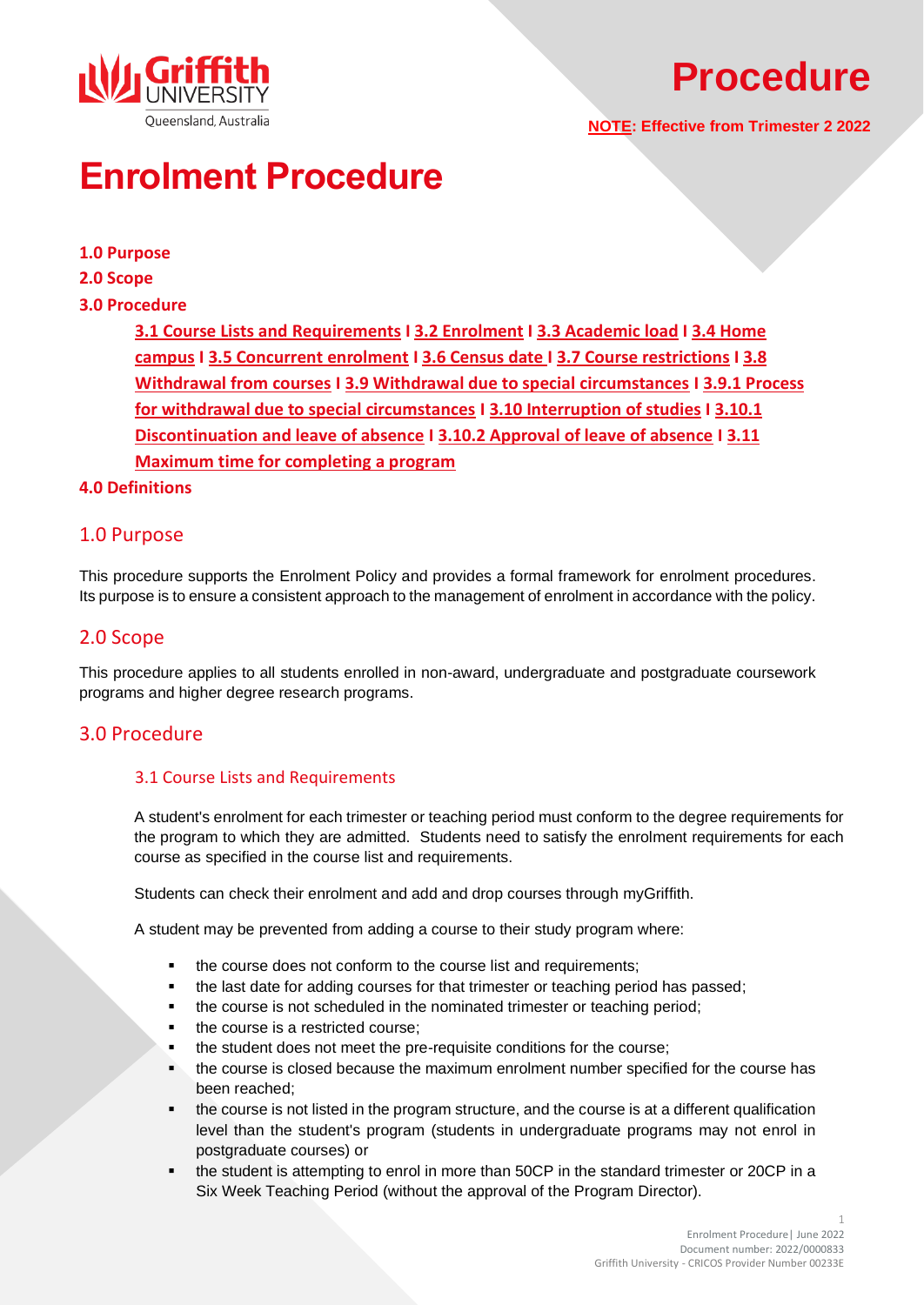

## <span id="page-1-0"></span>3.2 Enrolment

Students are required to enrol by the due date as specified in the offer of admission or readmission or as specified in the academic calendar as the due date for enrolment each trimester or teaching period.

A student may add or change a course up to the last date for adding courses as specified on the [Programs and Courses website](https://www148.griffith.edu.au/programs-courses/) in accordance with the [Enrolment Dates Protocol.](https://sharepointpubstor.blob.core.windows.net/policylibrary-prod/Enrolment%20Dates%20Protocol.pdf)

In exceptional circumstances a student with a GPA greater than or equal to 4.0 and in a course in which they are seeking to enrol does not have an assessment item due within 5 days of the request may be given approval by the Manager Student Connect (in consultation with the Course Convenor for where there is group work or placements and/or as required) for the student to add a course after the last date for adding courses. Each late course addition request will incur a late application fee.

## <span id="page-1-1"></span>3.3 Academic load

A student's academic load in a program is determined by the courses the student is enrolled in for each standard trimester or equivalent teaching period.

- A full-time student is one who is enrolled in courses totalling at least 75% of a standard fulltime academic load in any standard trimester or equivalent teaching period.
- A part-time student is one who is enrolled in courses totalling less than 75% of a standard full-time academic load in any standard trimester or equivalent teaching period.

International students are required to enrol in an academic load that ensures completion of the program within the expected duration of study as outlined in the Confirmation of Enrolment (CoE). A full-time international student is one who is enrolled in a minimum of 40 credit points in any compulsory standard trimester or equivalent teaching period.

Higher degree research candidates are required to enrol in courses as per their degree requirements, according to their approved academic load, that ensures the time-based requirements of their higher degree research program are met.

#### <span id="page-1-2"></span>3.4 Home campus

Students are admitted to a program offered on a particular campus, which is referred to as the student's home campus. A student may enrol in courses offered at campuses other than the student's home campus, provided that the student's enrolment in such courses is permissible according to the program requirements. Students are encouraged check their home campus through [myGriffith.](https://my.griffith.edu.au/) Constraints on cross campus enrolment are specified in the **Programs and Courses website**.

#### <span id="page-1-3"></span>3.5 Concurrent enrolment

Students are normally enrolled in one program of the University at a time. With the approval of the Dean (Learning & Teaching), students may enrol in more than one program of the University at the same time across two careers (e.g. undergraduate & postgraduate, postgraduate & higher degree). An enrolment of this type is referred to as concurrent enrolment. A student may not concurrently enrol in more than 50CP in any standard trimester. Concurrent enrolment is inclusive of cross-institutional study.

Concurrent enrolment in a higher degree research program will require the approval of the Dean, Griffith Graduate Research School.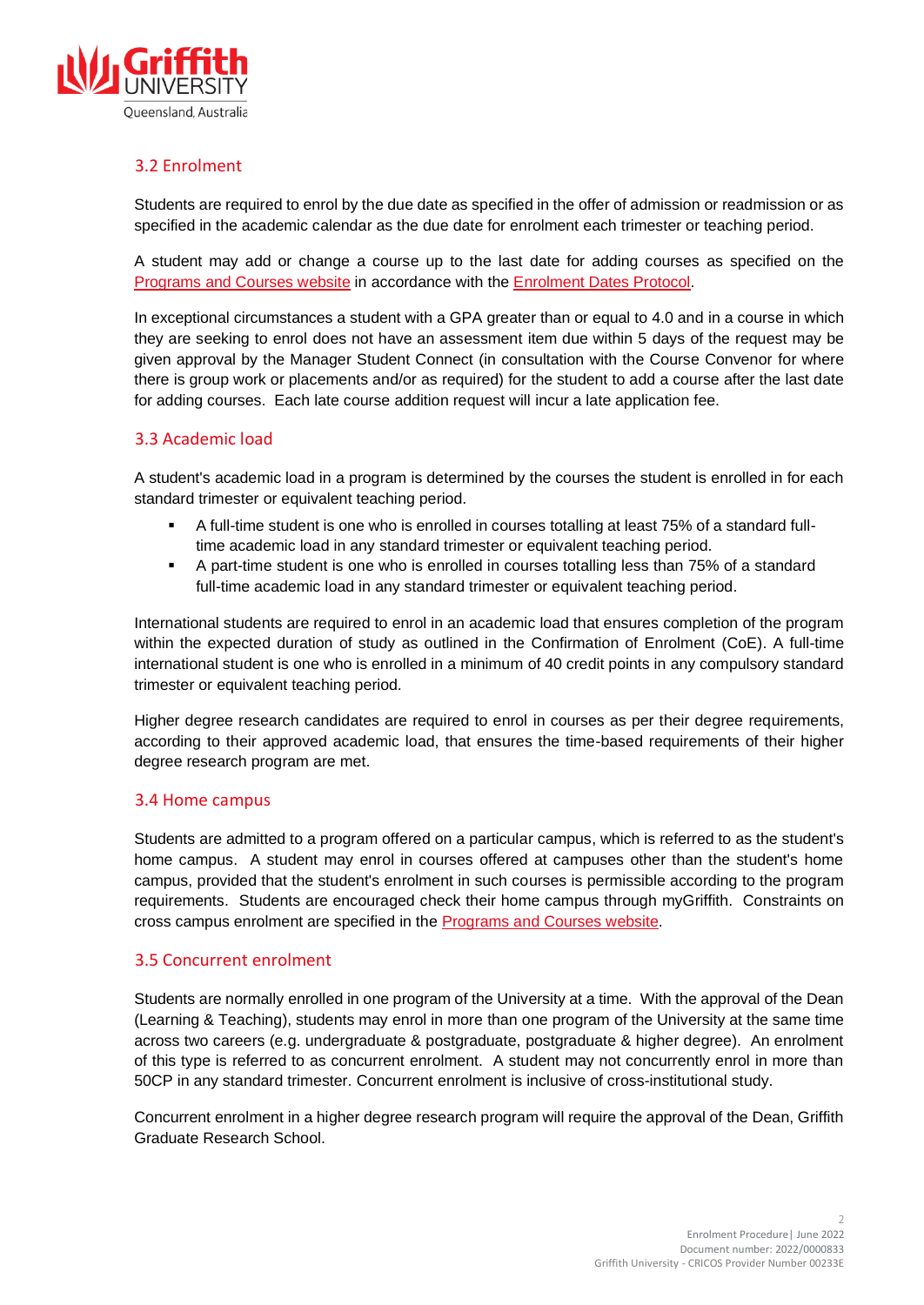

# <span id="page-2-0"></span>3.6 Census date

Each course has a designated census date which is the effective enrolment date. A student who is enrolled in a course on the census date is deemed to be effectively enrolled and is liable for the tuition fee or the student contribution or any other fee or charge which is applicable to the student under the *Fees and Charges Policy*.

The census dates of a course are specified on the **Programs and Courses website**.

## <span id="page-2-1"></span>3.7 Course restrictions

It is the student's responsibility to ensure that pre-requisite and co-requisite conditions are satisfied when enrolling in a course. The Course Convenor may waive a pre-requisite or co-requisite condition on application from a student. If the student fails a course which is a pre-requisite for a course in which the student has enrolled in a future trimester or teaching period, it is the student's responsibility to amend their enrolment.

If a student fails to amend their enrolment in a way which satisfies pre-requisite conditions when requested in writing to do so, the student's enrolment in the course concerned may be cancelled.

A student may enrol in a restricted course only if:

- the course is listed in the course list and requirements; and
- **•** the student satisfies the conditions which are imposed by way of the restrictions, or with the approval of the Head of School or nominee.

Students need to adhere to the Degree Requirements on the [Programs and Courses](https://www148.griffith.edu.au/programs-courses/) website for specified enrolment requirements such as pre-requisites, co-requisites, prior assumed courses, incompatible courses, and restricted courses.

#### <span id="page-2-2"></span>3.8 Withdrawal from courses

A student may withdraw from a course at any time. The effect of such withdrawal on the student's academic record depends on the time and date of the withdrawal. Key dates for withdrawing from a course are on the [Programs and Courses website.](https://www148.griffith.edu.au/programs-courses/)

- Up to the census date: the record of the student's enrolment in the course is removed from the academic record. After the census date and up to the final date for withdrawal without failure, the course is included on the student's academic record as "Withdraw".
- After the final date for withdrawal without failure: the course is included on the student's academic record with a grade of "Withdraw with Failure".
- A student may not withdraw from a course after the last day of the trimester or teaching period.

## <span id="page-2-3"></span>3.9 Withdrawal from a course due to special circumstances

A student may withdraw from a course after the census date without penalty if the reasons for the withdrawal fall within the limits of special circumstances. From 1 January 2022, students may request a refund of fees and withdrawal without failure.

A request for withdrawal without failure cannot be made by a student who has received a pass grade (4- 7) for the course.

Special circumstance limits are defined as circumstances applying to the student that: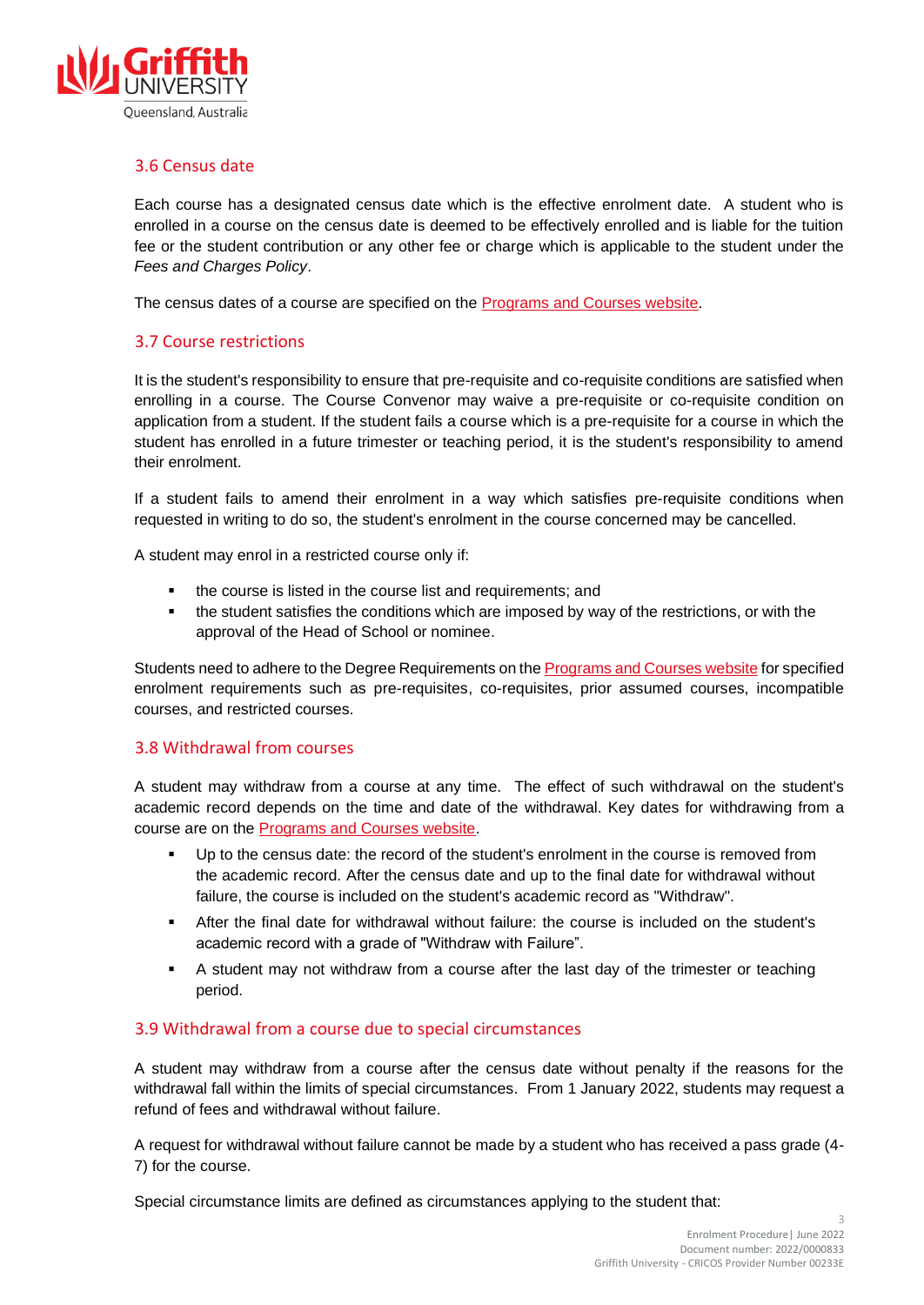

- a) are beyond the student's control; and
- b) do not make their full impact on the student until on or after the census date for the course; and
- c) make it impracticable for the student to complete the requirements for the course during the period in which the student undertook or was to undertake the course.

#### <span id="page-3-0"></span>**3.9.1 Process for withdrawal due to special circumstances**

The request for withdrawal from a course due to special circumstances must be accompanied by appropriate [supporting documentation](https://www.griffith.edu.au/students/enrolment-timetables-fees/taking-a-break-from-study/supporting-documentation-for-withdrawal) and must be lodged [online.](https://www.griffith.edu.au/students/enrolment-timetables-fees/taking-a-break-from-study/withdrawal-due-to-special-circumstances)

To be considered for a refund of tuition fees the application must be submitted within one year of the date the course was dropped or if the course was not dropped then within one year of the last day of teaching for the course. Requests for a refund of tuition fees lodged outside of these timeframes will only be considered where the student presents a reasonable case as to why the request was not lodged within the prescribed timeframe. Students who do not present a reasonable case why the request was not lodged within the prescribed timeframe will only be considered for a withdrawal without failure.

Lack of awareness of the provisions of this policy does not constitute a reasonable case.

Students will be notified of the outcome of their request for withdrawal due to special circumstances from a course within four weeks of lodging the request, provided appropriate supporting documentation accompanies the request. Where the request is denied, the student will be given the reason.

#### <span id="page-3-2"></span><span id="page-3-1"></span>3.10 Interruption of studies

#### **3.10.1 Discontinuation and leave of absence**

A student may notify the University of their intention to discontinue enrolment and request leave of absence. The maximum period of leave cannot exceed two standard trimesters throughout the program. International students may request leave of absence for a maximum period of up to one trimester per request to ensure completion of the program within the expected duration of study (CoE). Discontinuation of their enrolment or requests for a period of leave of absence may affect their international student visa. When the student discontinues enrolment or requests leave of absence, the provisions of Section 3.8 relating to withdrawal of courses apply to the courses in which the student is enrolled. A student who is on leave of absence or who has discontinued enrolment may be excluded under the provisions of the [Academic Standing,](http://policies.griffith.edu.au/pdf/Academic%20Standing%20Policy.pdf)  [Progression and Exclusion Policy.](http://policies.griffith.edu.au/pdf/Academic%20Standing%20Policy.pdf)

At the end of the period of leave of absence the student is required to re-enrol in courses for their program. If the student fails to enrol by the due date, the student's enrolment in the program may be cancelled.

In the event that the program of enrolment is withdrawn a student who withdraws from the program, or who otherwise interrupts their enrolment in the program, including taking leave of absence, may not be covered by transition arrangements and therefore, would be required to conform to the amended program requirements when they resume their studies in the program. This may result in a student being transferred to a new program or completing more credit points than are normally required for the qualification.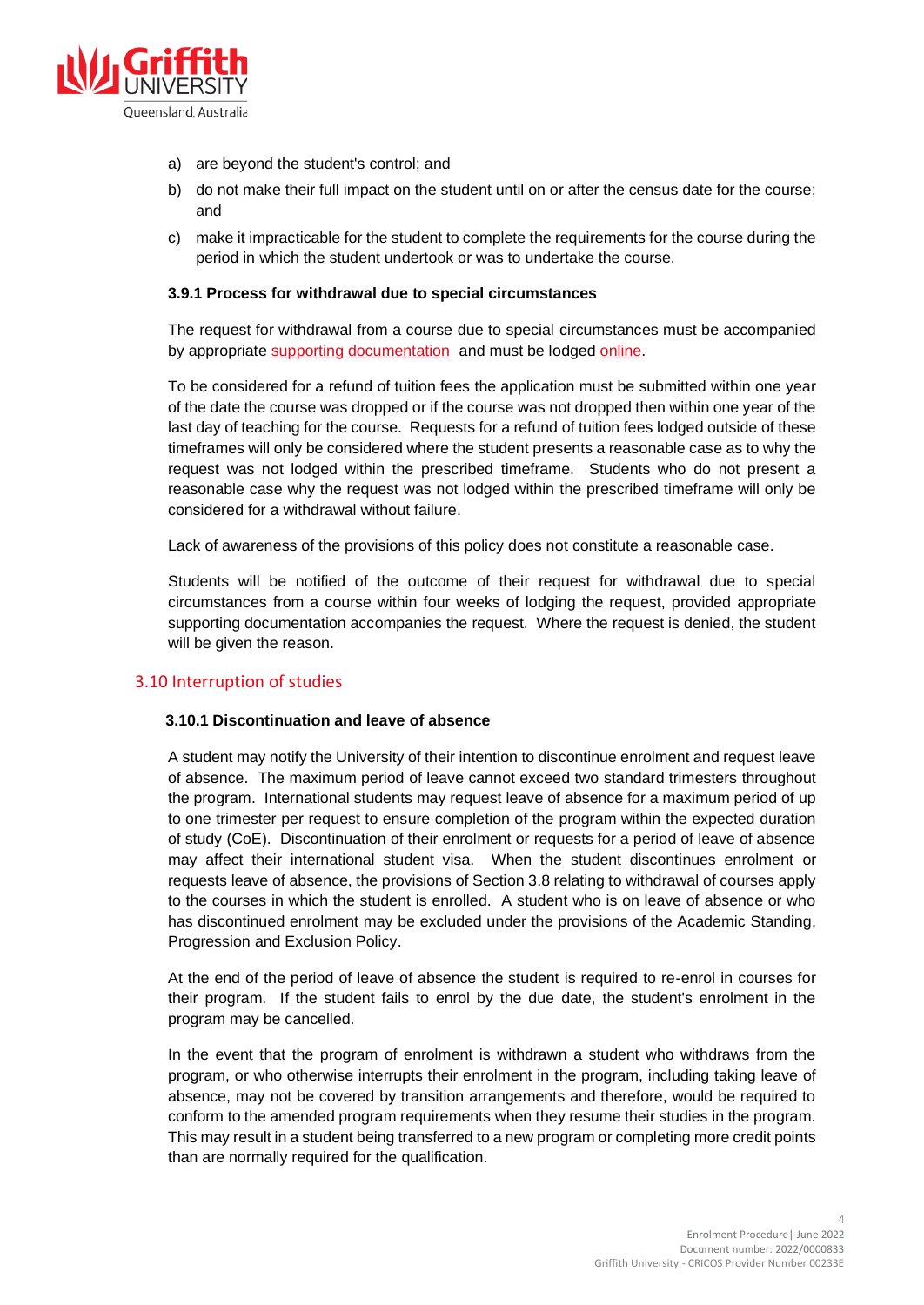

#### <span id="page-4-0"></span>**3.10.2 Approval of leave of absence**

- a) A request for leave of absence will be approved and noted on the student's record except where:
	- the period of absence would not allow the student sufficient time to complete the program within the maximum time to complete the program or the teach-out period for programs being taught out by the University.
	- the program does not permit leave of absence.
	- and in the case of an international student where no documentation has been submitted to demonstrate compassionate or compelling circumstances.

Circumstances accepted for international students for leave of absence include:

- Where the University is unable to offer a pre-requisite course(s), or the student has failed a pre-requisite course(s) and therefore faces a shortage of relevant courses for which they are eligible to enrol;
- Where approved documentation is provided to demonstrate compassionate and compelling circumstances which include but are not limited to:
	- Serious illness or injury, where a medical certificate states that the student was unable to attend classes;
	- Bereavement of close family members such as parents, grandparents and siblings (where possible a death certificate should be provided);
	- Pregnancy, as evidenced by a medical certificate;
	- Major political upheaval or natural disaster in the home country which may require emergency travel or reduction in enrolment load impacting on the student's studies;
	- A traumatic experience, which could include involvement in or witnessing of a serious accident or witnessing or being the victim of a serious crime and this has impacted on the student (supported by police or psychologist reports).
- b) Notwithstanding 3.10.1 and 3.10.2 (a), students in Honours programs require approval to take leave of absence, and the maximum period of leave cannot exceed two standard trimesters throughout the program. (See *Bachelor Honours Degree (AQF Level 8) Policy).*
- c) Notwithstanding 3.10.1 and 3.10.2 (a), higher degree research candidates should refer to the *Higher Degree Research Policy* for leave entitlements and approval requirements.
- c) Notwithstanding 3.10.1 and 3.10.2 (a), programs that have restrictions and/or require approval to take leave of absence are specified in the [Programs and Courses website.](https://www148.griffith.edu.au/programs-courses/)

## <span id="page-4-1"></span>3.11 Maximum time for completing a program

The tables below specify the maximum period for satisfying the requirements for completion of a program. The period refers to elapsed calendar years starting from the trimester and year in which admission to the program was commenced and is inclusive of periods of leave of absence, discontinuation or exclusion.

Students who are at risk of not completing their program within the maximum program duration can apply for an extension of up to 1 year (12 months) to the maximum period for completing the program. Student must apply for the extension in writing to their Program Director. An extension of the maximum period for completing the program is not permissible in the case of students in Honours programs that are endon to a Bachelor degree.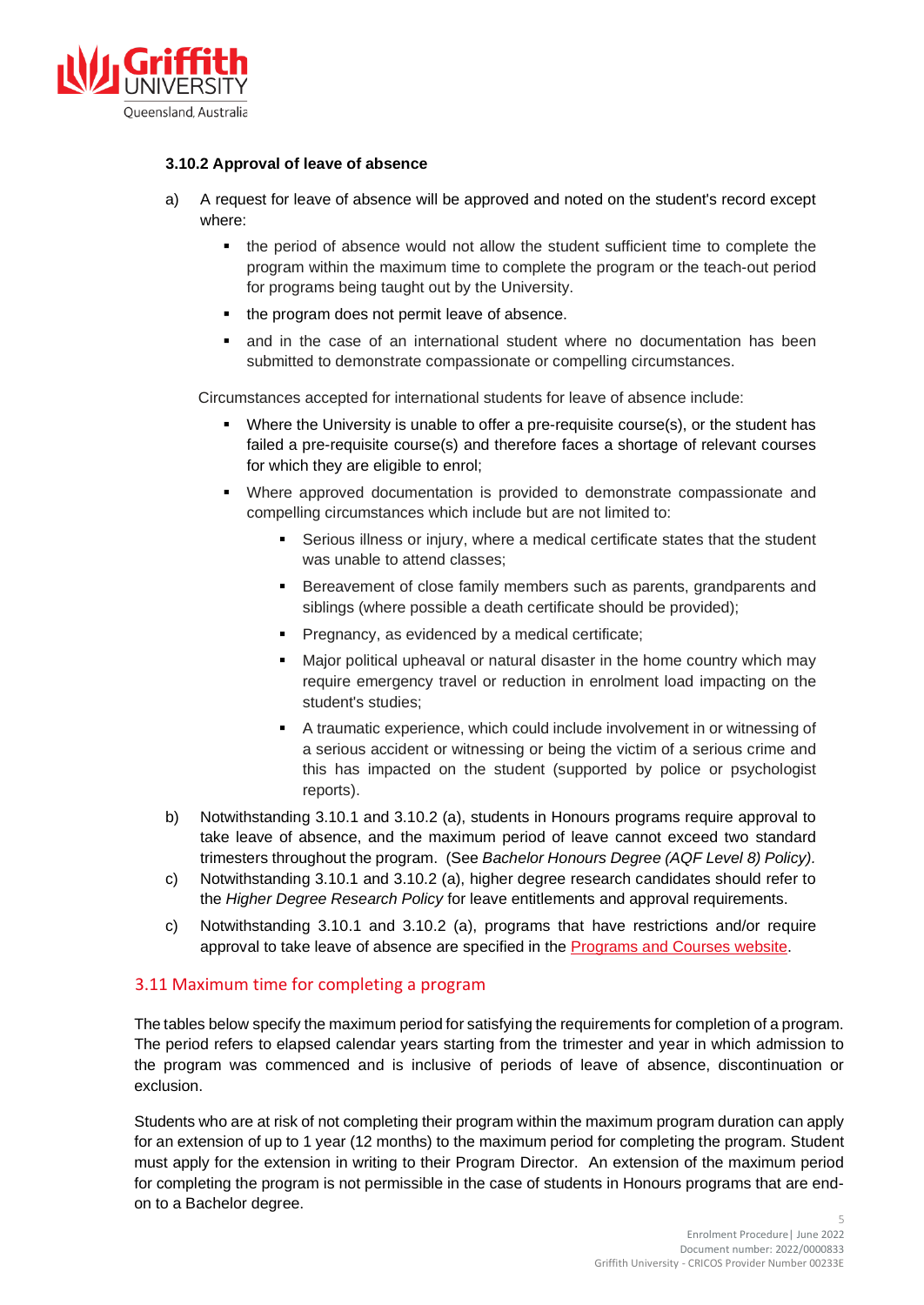

Students who do not complete their program within the maximum time will be administratively withdrawn from the University.

Maximum period for completing a program for students admitted to the program on or after 1 January 2016 Diploma 4 years Diploma offered concurrently with another award e.g. Bachelor Degree | 10 years Degree (3 year) 8 years 8 years 8 years 8 years 8 years 8 years 8 years 8 years 8 years 8 years 8 years 8 years 8 years 8 years 8 years 8 years 8 years 8 years 8 years 8 years 8 years 8 years 8 years 8 years 8 years 8 year Degree (4 year) including concurrent Honours 10 years 10 years Double/Vertical Degree 10 years 10 years 10 years 10 years 10 years 10 years 10 years 10 years 10 years 10 years 10 years 10 years 10 years 10 years 10 years 10 years 10 years 10 years 10 years 10 years 10 years 10 years 1 Honours (end on to Bachelor degree) 3 years 3 years Undergraduate Certificate 1 year \* 1 year \* 1 year \* Graduate Certificate 2 years 2 years 2 years 2 years 2 years 2 years 2 years 2 years 2 years 2 years 2 years 2 years 2 years 2 years 2 years 2 years 2 years 2 years 2 years 2 years 2 years 2 years 2 years 2 years 2 years 2 Graduate Diploma 4 years 2 years 2 years 2 years 2 years 2 years 2 years 2 years 2 years 2 years 2 years 2 years 2 years 2 years 2 years 2 years 2 years 2 years 2 years 2 years 2 years 2 years 2 years 2 years 2 years 2 yea Masters (Research) 4 years Masters (up to 120CP) 6 years 1.5 years 1.5 years 1.5 years 1.5 years 1.5 years 1.5 years 1.5 years 1.5 years 1.5 years 1.5 years 1.5 years 1.5 years 1.5 years 1.5 years 1.5 years 1.5 years 1.5 years 1.5 years 1.5 years 1. Masters (more than 120CP) 6 years Masters (Extended) 8 years Professional Doctorate 8 years 8 years 8 years 8 years 8 years 8 years 8 years 8 years 8 years 8 years 8 years 8 years 8 years 8 years 8 years 8 years 8 years 8 years 8 years 8 years 8 years 8 years 8 years 8 years 8 years

\* The Undergraduate Certificate qualification may not be issued after 30 June 2025.

| Maximum period for completing a program for students admitted to the program before 1 January<br>2016 |          |
|-------------------------------------------------------------------------------------------------------|----------|
| Diploma                                                                                               | 10 years |
| Degree                                                                                                | 10 years |
| Honours (end on to Bachelor degree)                                                                   | 3 years  |
| Graduate Certificate                                                                                  | 2 years  |
| Graduate Diploma                                                                                      | 4 years  |
| Masters (up to 120CP)                                                                                 | 5 years  |
| Masters (more than 120CP)                                                                             | 6 years  |

# <span id="page-5-0"></span>4.0 Definitions

**Policy Library** refers to the repository for all current and expired University policy documents.

**Census Date:** The census date for a course is the effective enrolment date and charges liability date for the course.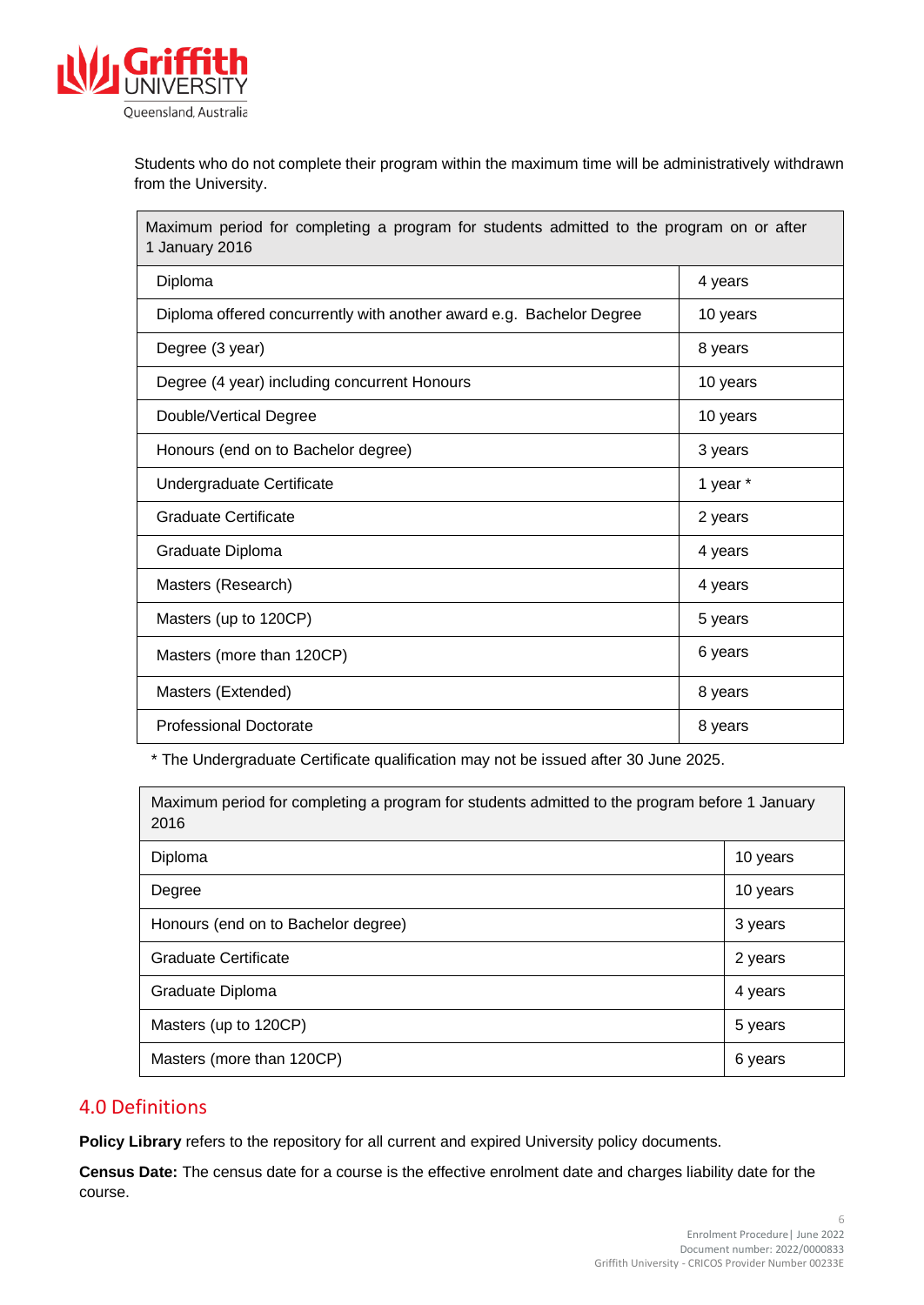

**Co-requisite Course:** A co-requisite course is a course that must be studied before, or at the same time as, another specified course.

**Course:** A course is a component of a qualification in which the student enrols and on completion of which the student is awarded a grade (such grades appearing on a student's academic record). Learning outcomes, assessment tasks and achievement standards are specified for each course appropriate to a level and qualification type.

**Course Component Types:** A course that is specified in the program requirements as mandatory for the award of the degree.

**Credit Point**: Refers to the value of a course. This term is used to provide students with a guide to the amount of work a course may entail; indicate a student's enrolment load; define the requirements for an award of the University; quantify recognition of prior learning; and indicate the amount of work a student has successfully completed towards an award of the University.

**Head of School:** The Head of School is responsible for the performance of the School/Department in teaching and learning, research and external engagement; and for planning and aligning financial and staff resources with the University's strategic objectives.

**Higher degree research program:** Research Masters or Research Doctorate where a Research Masters means a Level 9 qualification as described in the AQF and where a minimum of two-thirds of the program of learning is for research, research training and independent study; • Research Doctorate means a Level 10 qualification as described in the AQF and where a minimum of two years of the program of learning, and typically two-thirds of the qualification, is research.

**Incompatible Course**: Two or more courses are incompatible where there is sufficient overlap between the content such that the student is not permitted to receive credit for more than one of the courses.

**Listed Elective:** A defined set of specified courses within the requirements of a program or an academic plan (ie major, specialisation, etc). Students are required to complete the specified number of courses in order to fulfil the degree requirements of a program or plan.

**Non-award Study:** The generic term indicating programs of study which do not lead to the award of a degree.

**Postgraduate Career:** Refers to a broad academic level to which the Graduate Certificate, Graduate Diploma, Masters by Coursework and Doctorate by Coursework belong.

**Pre-requisite Course: A** pre-requisite course is a course which must be completed, and for which a specified minimum grade must be obtained before another specified course may be commenced.

**Prior Assumed Course:** A prior-assumed course is a course the content of which it is assumed a student has mastered before commencing a second course, but which is not a pre-requisite.

**Program:** A program is an approved course of study leading to an award of the University. A student is admitted to a program, and on successful completion of all program requirements is awarded the degree to which the program relates.

**Program and Course website:** This web site includes the programs and courses offered by the University. Program information includes degree requirements and program structure, and convenor contact information. Course information includes fee bands, course requirements, course convenor, timetabling and a link to the Course Profile.

**Program/Degree Requirements**: The set of academic requirements which need to be attained in order for the award associated with the program to be conferred as approved by Academic Committee.

**Program Director:** The academic staff member appointed by the Group Board responsible for the program and for assuring the overall pattern of assessment, to which individual Course Assessment Plans within the relevant Course Profiles contribute, achieves the stated outcomes of the program. The relevant Program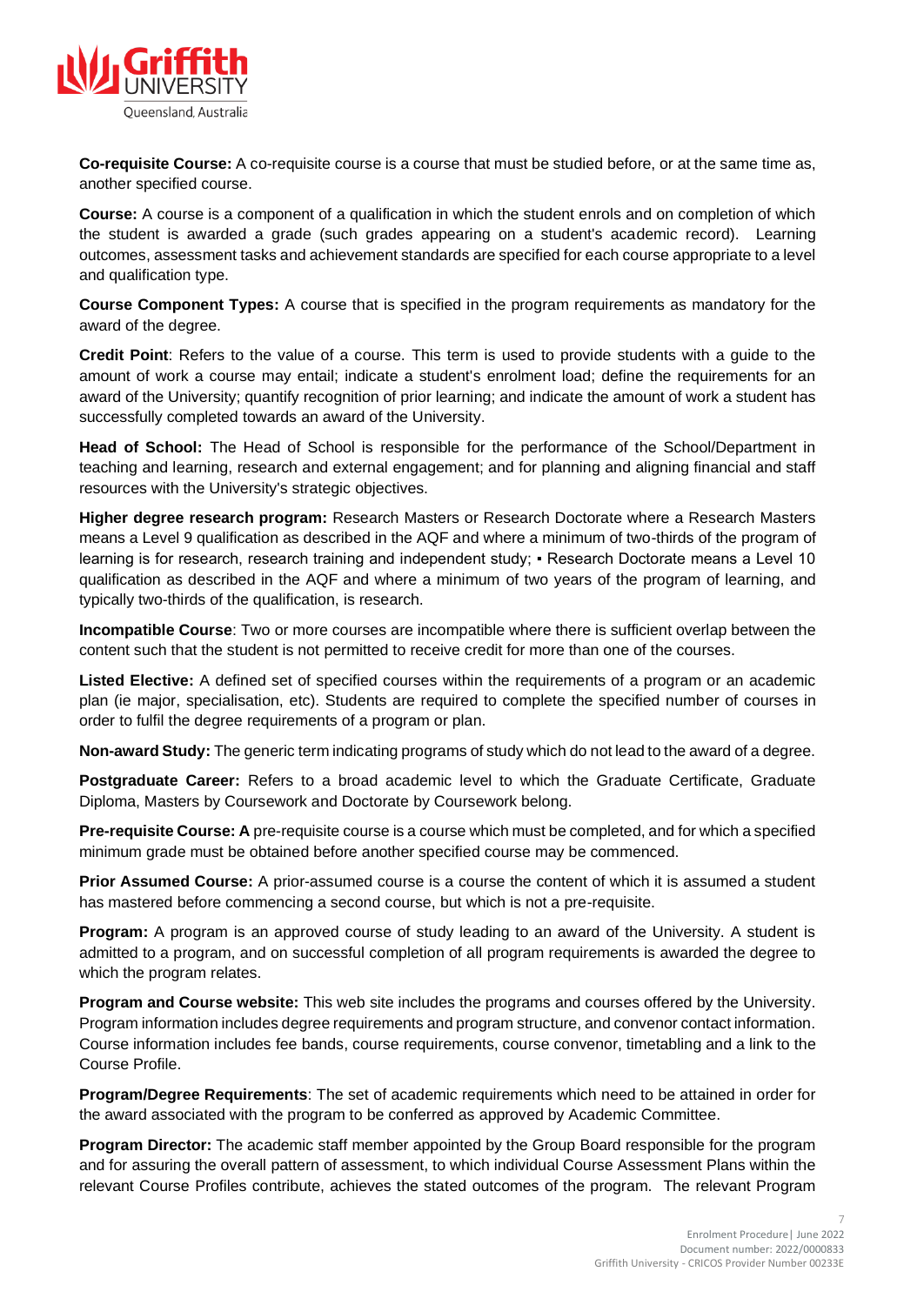

Director is a member of the School Assessment Board and, where relevant, Assessment Panels (see below). The Program Director is responsible for making decisions on assessment matters pertaining to the progress of students through the program.

**Restricted Course:** A restricted course is one where the School responsible for the course places restrictions on the enrolment of students in that course. Restrictions may include limits on the number of students enrolled, level of performance required such as a GPA, or a requirement to demonstrate an acceptable reason for undertaking the course.

**Student:** A person who has an active enrolment status in a course at Griffith.

**Trimesters and Teaching Periods:** The standard academic year is comprised of two standard trimesters, Trimester 1 and Trimester 2 as designated in the University's Academic Calendar. Other teaching periods may be designated in the academic calendar and may be used for the offering of certain courses.

**Undergraduate Career:** Refers to the broad academic level to which sub-Bachelors (eg some Certificates, Diplomas, Advanced Diplomas, Associate Degrees), Bachelors Degrees and Bachelors Honours Degrees belong.